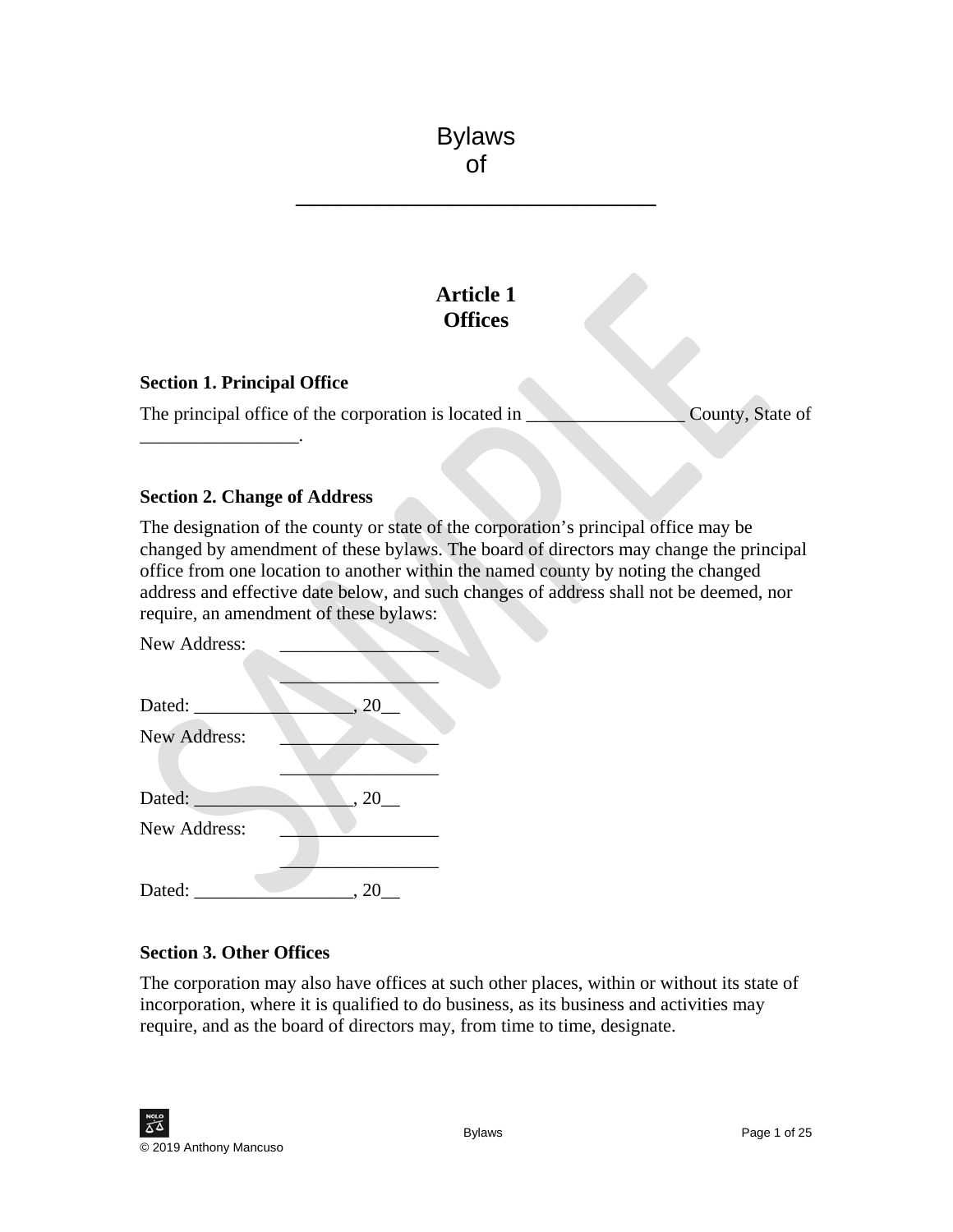# **Article 2 Nonprofit Purposes**

### **Section 1. IRC Section 501(c)(3) Purposes**

This corporation is organized exclusively for one or more of the purposes as specified in Section  $501(c)(3)$  of the Internal Revenue Code, including, for such purposes, the making of distributions to organizations that qualify as exempt organizations under Section 501(c)(3) of the Internal Revenue Code.

### **Section 2. Specific Objectives and Purposes**

The specific objectives and purposes of this corporation shall be:

# **Article 3 Directors**

 $\blacksquare$ \_\_\_\_\_\_\_\_\_\_\_\_\_\_\_\_\_\_\_\_\_\_\_\_\_\_\_\_\_\_\_\_\_\_\_\_\_\_\_\_\_\_\_\_\_\_\_\_\_\_\_\_\_\_\_\_\_\_\_\_\_\_\_\_\_\_\_\_\_\_

#### **Section 1. Number**

The corporation shall have directors and collectively they shall be known as the board of directors.

## **Section 2. Qualifications**

Directors shall be of the age of majority in this state. Other qualifications for directors of this corporation shall be as follows:

 $\blacksquare$ \_\_\_\_\_\_\_\_\_\_\_\_\_\_\_\_\_\_\_\_\_\_\_\_\_\_\_\_\_\_\_\_\_\_\_\_\_\_\_\_\_\_\_\_\_\_\_\_\_\_\_\_\_\_\_\_\_\_\_\_\_\_\_\_\_\_\_\_\_\_\_

#### **Section 3. Powers**

Subject to the provisions of the laws of this state and any limitations in the articles of incorporation and these bylaws relating to action required or permitted to be taken or approved by the members, if any, of this corporation, the activities and affairs of this corporation shall be conducted and all corporate powers shall be exercised by or under the direction of the board of directors.

#### **Section 4. Duties**

It shall be the duty of the directors to:

a. Perform any and all duties imposed on them collectively or individually by law, by the articles of incorporation, or by these bylaws;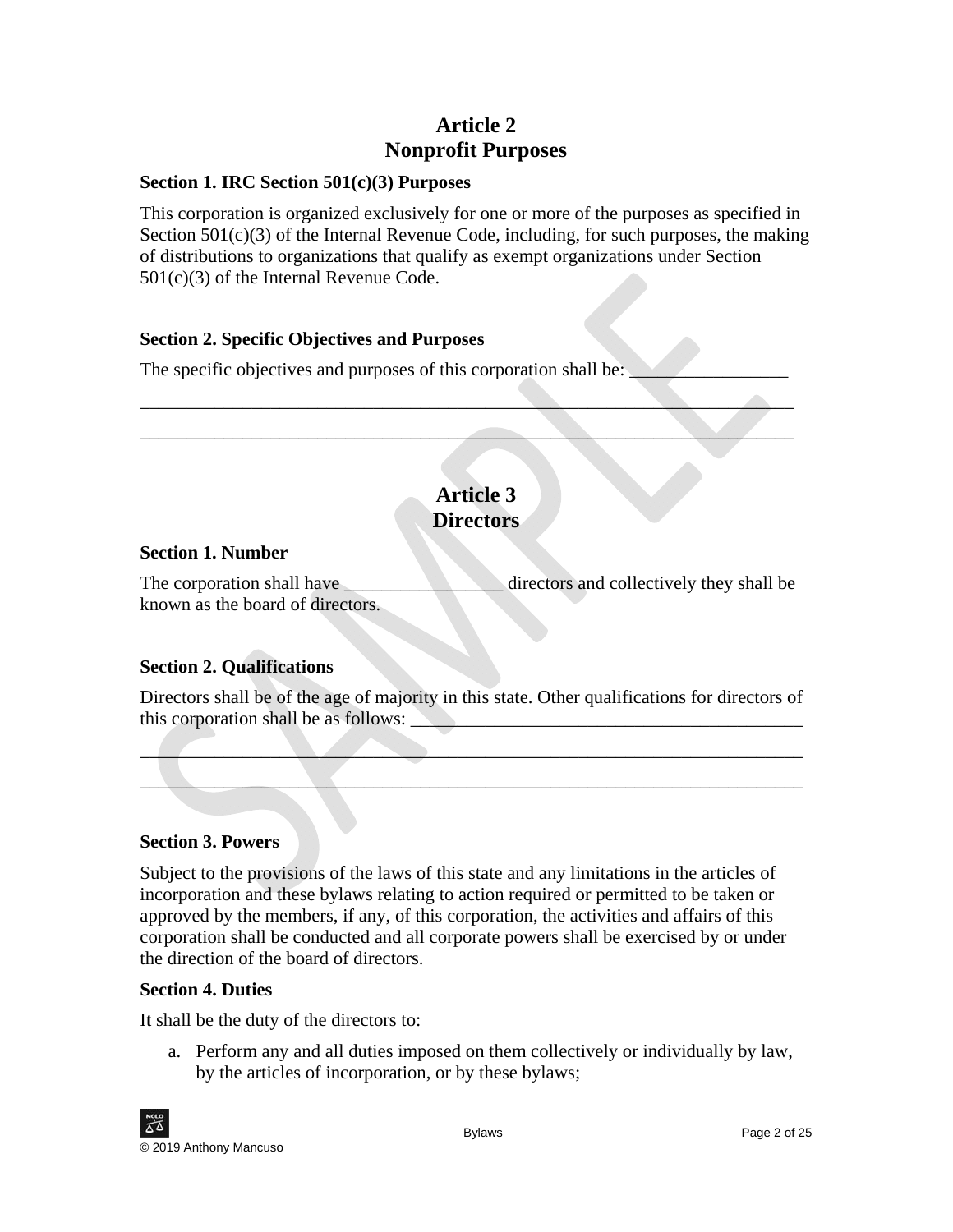- b. Appoint and remove, employ and discharge, and, except as otherwise provided in these bylaws, prescribe the duties and fix the compensation, if any, of all officers, agents, and employees of the corporation;
- c. Supervise all officers, agents, and employees of the corporation to assure that their duties are performed properly;
- d. Meet at such times and places as required by these bylaws;
- e. Register their addresses with the secretary of the corporation, and notices of meetings mailed or telegraphed to them at such addresses shall be valid notices thereof.

## **Section 5. Term of Office**

Each director shall hold office for a period of and until his or her successor is elected and qualifies.

## **Section 6. Compensation**

Directors shall serve without compensation except that a reasonable fee may be paid to directors for attending regular and special meetings of the board. In addition, they shall be allowed reasonable advancement or reimbursement of expenses incurred in the performance of their duties. Any payments to directors shall be approved in advance in accordance with this corporation's conflict of interest policy, as set forth in Article 9 of these bylaws.

## **Section 7. Place of Meetings**

Meetings shall be held at the principal office of the corporation unless otherwise provided by the board or at such other place as may be designated from time to time by resolution of the board of directors.

## **Section 8. Regular Meetings**

Regular meetings of directors shall be held on \_\_\_\_\_\_\_\_\_\_\_\_\_\_\_\_\_\_\_\_\_\_\_\_\_ at \_\_\_\_\_\_\_\_\_\_\_\_\_\_\_\_\_ \_\_.m., unless such day falls on a legal holiday, in which event the regular meeting shall be held at the same hour and place on the next business day.

If this corporation makes no provision for members, then, at the regular meeting of directors held on directors shall be elected by the board of directors. Voting for the election of directors shall be by written ballot. Each director shall cast one vote per candidate, and may vote for as many candidates as the number of candidates to be elected to the board. The candidates receiving the highest number of votes up to the number of directors to be elected shall be elected to serve on the board.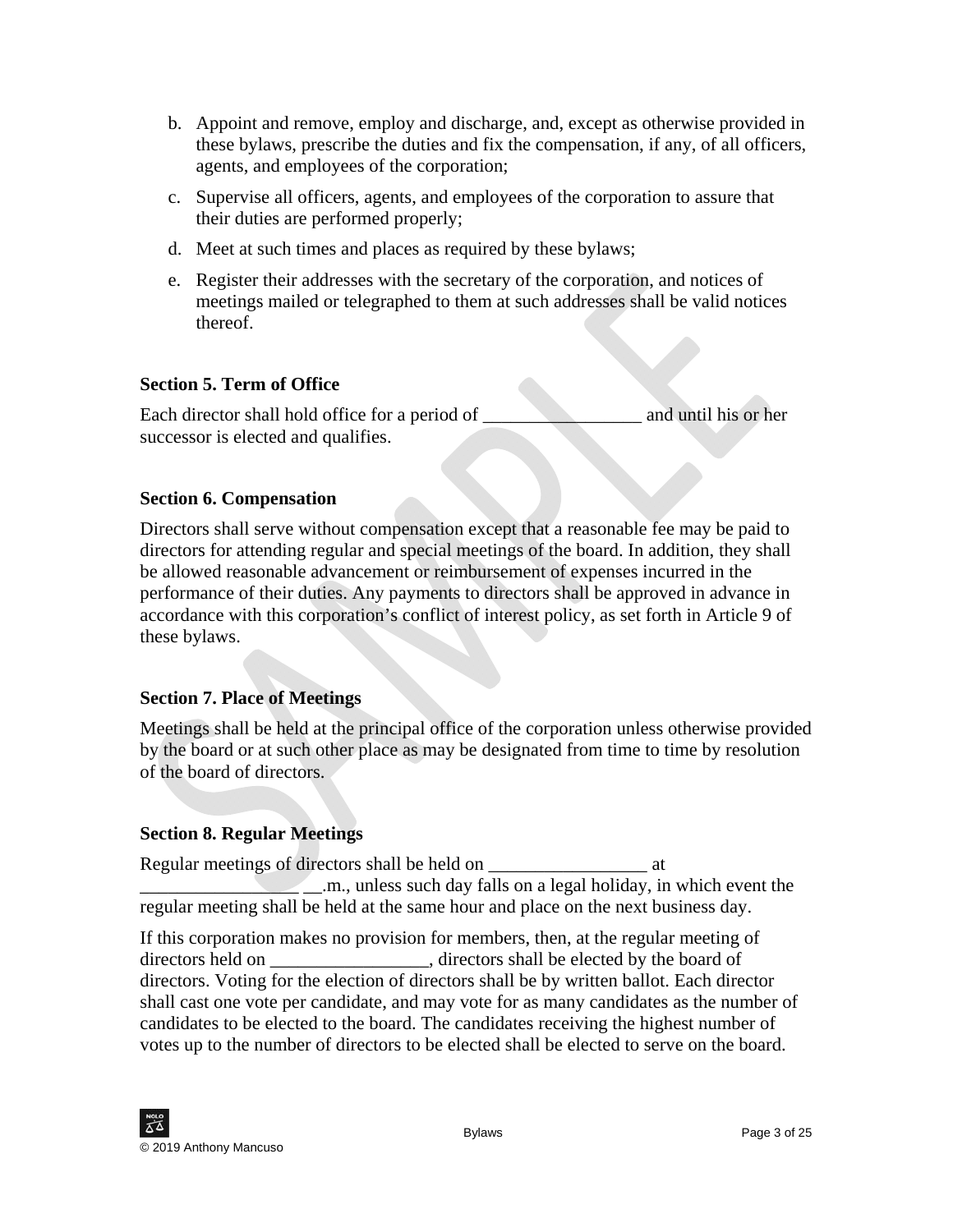#### **Section 9. Special Meetings**

Special meetings of the board of directors may be called by the chairperson of the board, the president, the vice president, the secretary, by any two directors, or, if different, by the persons specifically authorized under the laws of this state to call special meetings of the board. Such meetings shall be held at the principal office of the corporation or, if different, at the place designated by the person or persons calling the special meeting.

#### **Section 10. Notice of Meetings**

Unless otherwise provided by the articles of incorporation, these bylaws, or provisions of law, the following provisions shall govern the giving of notice for meetings of the board of directors:

- **a. Regular Meetings.** No notice need be given of any regular meeting of the board of directors.
- **b. Special Meetings.** At least one week prior notice shall be given by the secretary of the corporation to each director of each special meeting of the board. Such notice may be oral or written, may be given personally, by first class mail, by telephone or by facsimile machine, and shall state the place, date, and time of the meeting and the matters proposed to be acted upon at the meeting. In the case of facsimile notification, the director to be contacted shall acknowledge personal receipt of the facsimile notice by a return message or telephone call within twenty-four hours of the first facsimile transmission.
- **c. Waiver of Notice.** Whenever any notice of a meeting is required to be given to any director of this corporation under provisions of the articles of incorporation, these bylaws, or the law of this state, a waiver of notice in writing signed by the director, whether before or after the time of the meeting, shall be equivalent to the giving of such notice.

#### **Section 11. Quorum for Meetings**

A quorum shall consist of **New System Constanting of the members** of the board of directors.

Except as otherwise provided under the articles of incorporation, these bylaws, or provisions of law, no business shall be considered by the board at any meeting at which the required quorum is not present, and the only motion that the chair shall entertain at such meeting is a motion to adjourn.

#### **Section 12. Majority Action as Board Action**

Every act or decision done or made by a majority of the directors present at a meeting duly held at which a quorum is present is the act of the board of directors, unless the articles of incorporation, these bylaws, or provisions of law require a greater percentage or different voting rules for approval of a matter by the board.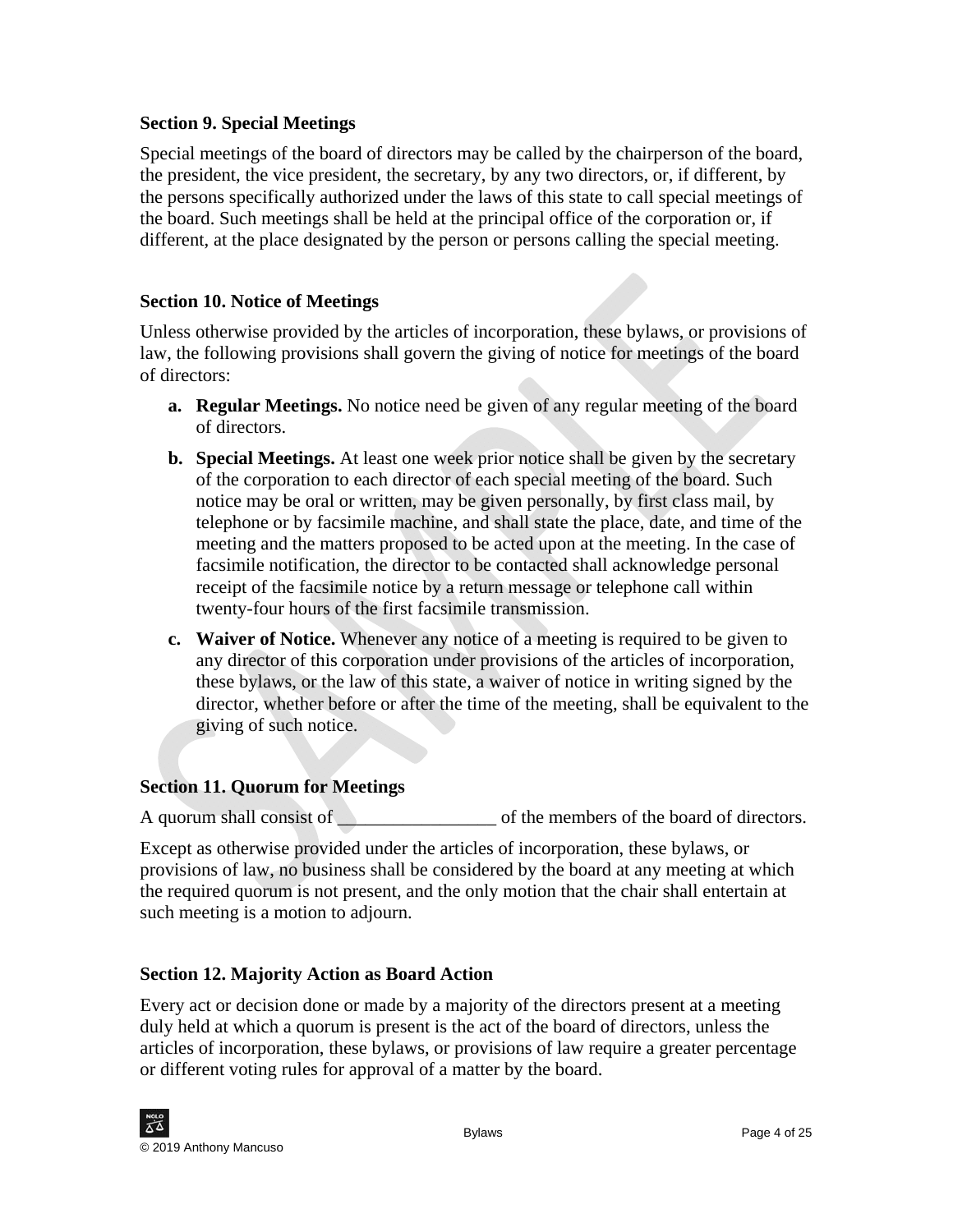#### **Section 13. Conduct of Meetings**

Meetings of the board of directors shall be presided over by the chairperson of the board, or, if no such person has been so designated, or in his or her absence, the president of the corporation, or in his or her absence, by the vice president of the corporation, or in the absence of each of these persons, by a chairperson chosen by a majority of the directors present at the meeting. The secretary of the corporation shall act as secretary of all meetings of the board, provided that, in his or her absence, the presiding officer shall appoint another person to act as secretary of the meeting.

Meetings shall be governed by example insofar as such rules are not inconsistent with or in conflict with the articles of incorporation, these bylaws, or with provisions of law.

## **Section 14. Vacancies**

Vacancies on the board of directors shall exist (1) on the death, resignation, or removal of any director, and (2) whenever the number of authorized directors is increased.

Any director may resign effective upon giving written notice to the chairperson of the board, the president, the secretary, or the board of directors, unless the notice specifies a later time for the effectiveness of such resignation. No director may resign if the corporation would then be left without a duly elected director or directors in charge of its affairs, except upon notice to the Office of the Attorney General or other appropriate agency of this state.

Directors may be removed from office, with or without cause, as permitted by and in accordance with the laws of this state.

Unless otherwise prohibited by the articles of incorporation, these bylaws, or provisions of law, vacancies on the board may be filled by approval of the board of directors. If the number of directors then in office is less than a quorum, a vacancy on the board may be filled by approval of a majority of the directors then in office or by a sole remaining director. A person elected to fill a vacancy on the board shall hold office until the next election of the board of directors or until his or her death, resignation, or removal from office.

#### **Section 15. Nonliability of Directors**

The directors shall not be personally liable for the debts, liabilities, or other obligations of the corporation.

## **Section 16. Indemnification by Corporation of Directors and Officers**

The directors and officers of the corporation shall be indemnified by the corporation to the fullest extent permissible under the laws of this state.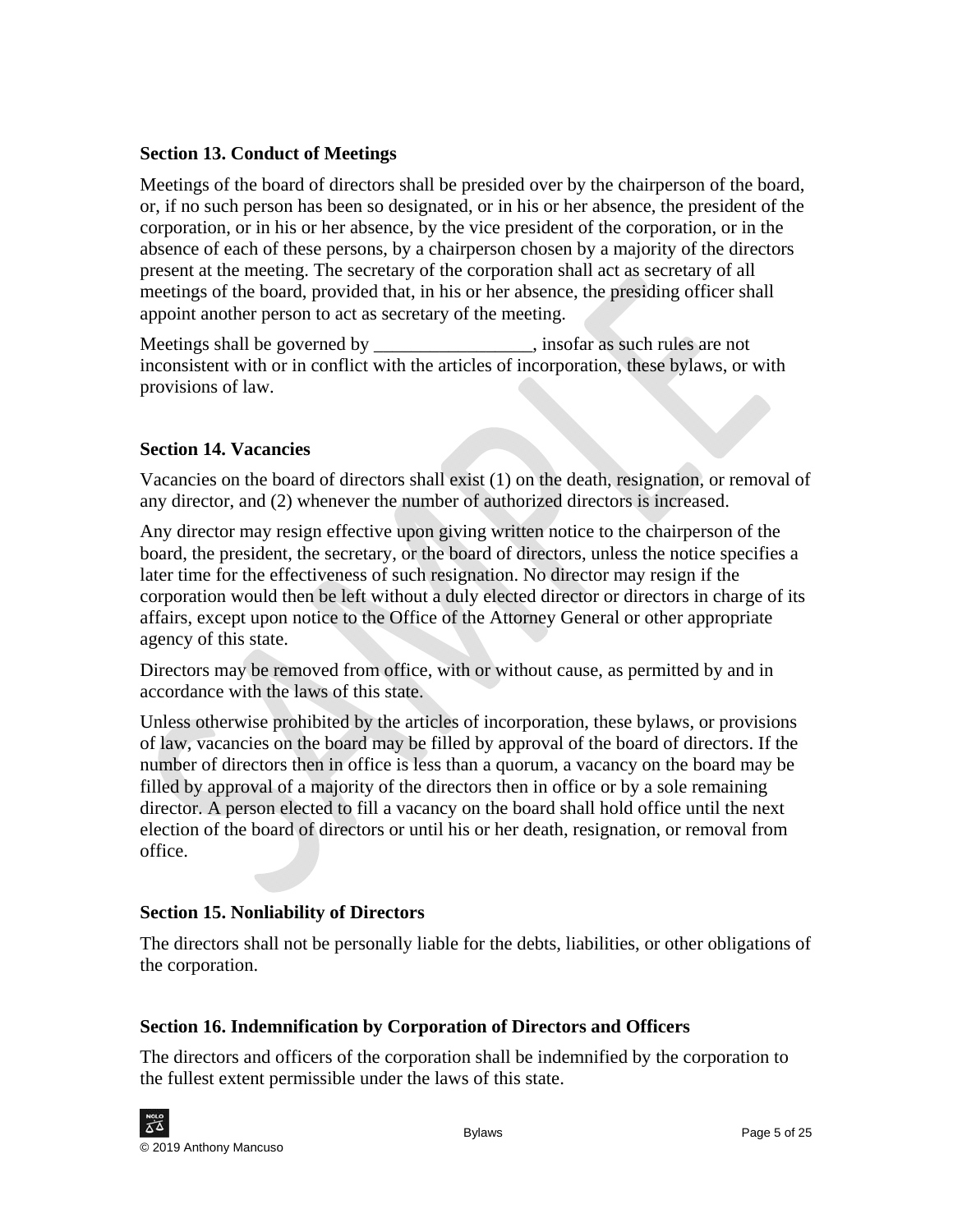#### **Section 17. Insurance for Corporate Agents**

Except as may be otherwise provided under provisions of law, the board of directors may adopt a resolution authorizing the purchase and maintenance of insurance on behalf of any agent of the corporation (including a director, officer, employee, or other agent of the corporation) against liabilities asserted against or incurred by the agent in such capacity or arising out of the agent's status as such, whether or not the corporation would have the power to indemnify the agent against such liability under the articles of incorporation, these bylaws, or provisions of law.

## **Article 4 Officers**

#### **Section 1. Designation of Officers**

The officers of the corporation shall be a president, a vice president, a secretary, and a treasurer. The corporation may also have a chairperson of the board, one or more vice presidents, assistant secretaries, assistant treasurers, and other such officers with such titles as may be determined from time to time by the board of directors.

#### **Section 2. Qualifications**

Any person may serve as officer of this corporation.

#### **Section 3. Election and Term of Office**

Officers shall be elected by the board of directors, at any time, and each officer shall hold office until he or she resigns or is removed or is otherwise disqualified to serve, or until his or her successor shall be elected and qualified, whichever occurs first.

#### **Section 4. Removal and Resignation**

Any officer may be removed, either with or without cause, by the board of directors, at any time. Any officer may resign at any time by giving written notice to the board of directors or to the president or secretary of the corporation. Any such resignation shall take effect at the date of receipt of such notice or at any later date specified therein, and, unless otherwise specified therein, the acceptance of such resignation shall not be necessary to make it effective. The above provisions of this section shall be superseded by any conflicting terms of a contract that has been approved or ratified by the board of directors relating to the employment of any officer of the corporation.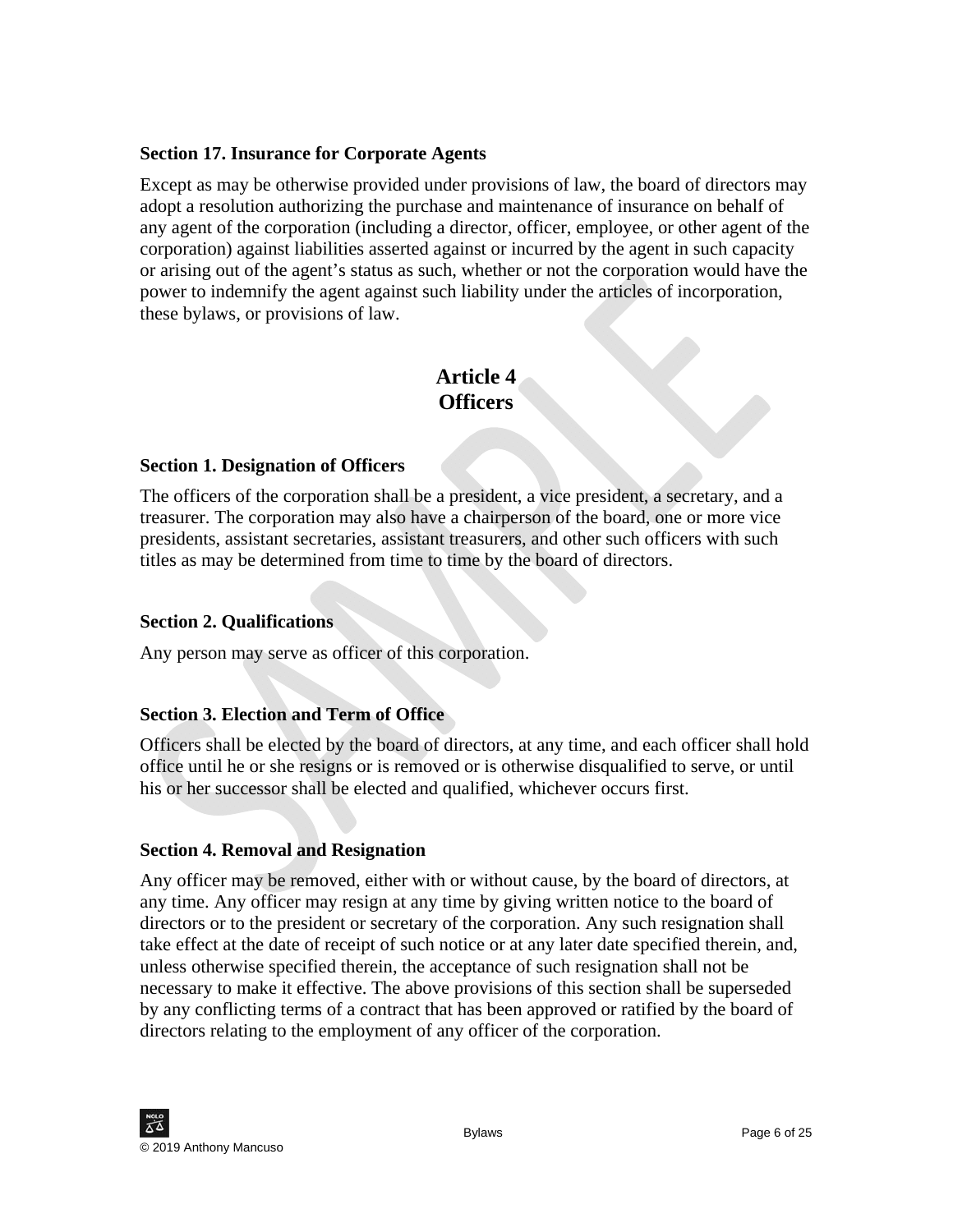#### **Section 5. Vacancies**

Any vacancy caused by the death, resignation, removal, disqualification, or otherwise, of any officer shall be filled by the board of directors. In the event of a vacancy in any office other than that of president, such vacancy may be filled temporarily by appointment by the president until such time as the board shall fill the vacancy. Vacancies occurring in offices of officers appointed at the discretion of the board may or may not be filled as the board shall determine.

#### **Section 6. Duties of President**

The president shall be the chief executive officer of the corporation and shall, subject to the control of the board of directors, supervise and control the affairs of the corporation and the activities of the officers. He or she shall perform all duties incident to his or her office and such other duties as may be required by law, by the articles of incorporation, or by these bylaws, or which may be prescribed from time to time by the board of directors. Unless another person is specifically appointed as chairperson of the board of directors, the president shall preside at all meetings of the board of directors and, if this corporation has members, at all meetings of the members. Except as otherwise expressly provided by law, by the articles of incorporation, or by these bylaws, he or she shall, in the name of the corporation, execute such deeds, mortgages, bonds, contracts, checks, or other instruments that may from time to time be authorized by the board of directors.

#### **Section 7. Duties of Vice President**

In the absence of the president, or in the event of his or her inability or refusal to act, the vice president shall perform all the duties of the president, and when so acting shall have all the powers of, and be subject to all the restrictions on, the president. The vice president shall have other powers and perform such other duties as may be prescribed by law, by the articles of incorporation, or by these bylaws, or as may be prescribed by the board of directors.

#### **Section 8. Duties of Secretary**

The secretary shall:

Certify and keep at the principal office of the corporation the original, or a copy, of these bylaws as amended or otherwise altered to date.

Keep at the principal office of the corporation or at such other place as the board may determine, a book of minutes of all meetings of the directors, and, if applicable, meetings of committees of directors and of members, recording therein the time and place of holding, whether regular or special, how called, how notice thereof was given, the names of those present or represented at the meeting, and the proceedings thereof.

Ensure that the minutes of meetings of the corporation, any written consents approving action taken without a meeting, and any supporting documents pertaining to meetings,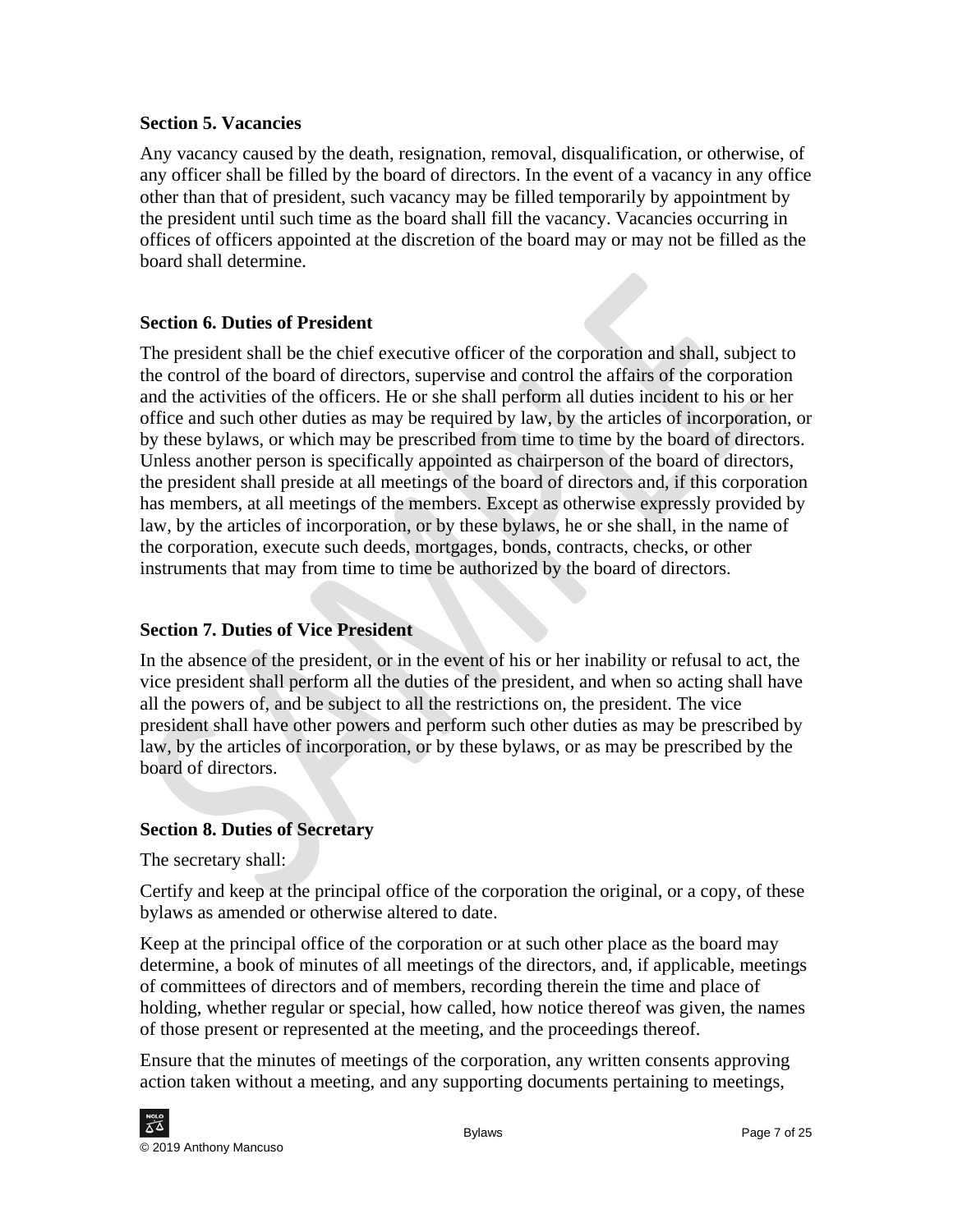minutes, and consents shall be contemporaneously recorded in the corporate records of this corporation. "Contemporaneously" in this context means that the minutes, consents, and supporting documents shall be recorded in the records of this corporation by the later of (1) the next meeting of the board, committee, membership, or other body for which the minutes, consents, or supporting documents are being recorded, or (2) sixty (60) days after the date of the meeting or written consent.

See that all notices are duly given in accordance with the provisions of these bylaws or as required by law.

Be custodian of the records and of the seal of the corporation and affix the seal, as authorized by law or the provisions of these bylaws, to duly executed documents of the corporation.

Keep at the principal office of the corporation a membership book containing the name and address of each and any members, and, in the case where any membership has been terminated, he or she shall record such fact in the membership book together with the date on which such membership ceased.

Exhibit at all reasonable times to any director of the corporation, or to his or her agent or attorney, on request therefor, the bylaws, the membership book, and the minutes of the proceedings of the directors of the corporation.

In general, perform all duties incident to the office of secretary and such other duties as may be required by law, by the articles of incorporation, or by these bylaws, or which may be assigned to him or her from time to time by the board of directors.

#### **Section 9. Duties of Treasurer**

The treasurer shall:

Have charge and custody of, and be responsible for, all funds and securities of the corporation, and deposit all such funds in the name of the corporation in such banks, trust companies, or other depositories as shall be selected by the board of directors.

Receive, and give receipt for, monies due and payable to the corporation from any source whatsoever.

Disburse, or cause to be disbursed, the funds of the corporation as may be directed by the board of directors, taking proper vouchers for such disbursements.

Keep and maintain adequate and correct accounts of the corporation's properties and business transactions, including accounts of its assets, liabilities, receipts, disbursements, gains, and losses.

Exhibit at all reasonable times the books of account and financial records to any director of the corporation, or to his or her agent or attorney, on request therefor.

Render to the president and directors, whenever requested, an account of any or all of his or her transactions as treasurer and of the financial condition of the corporation.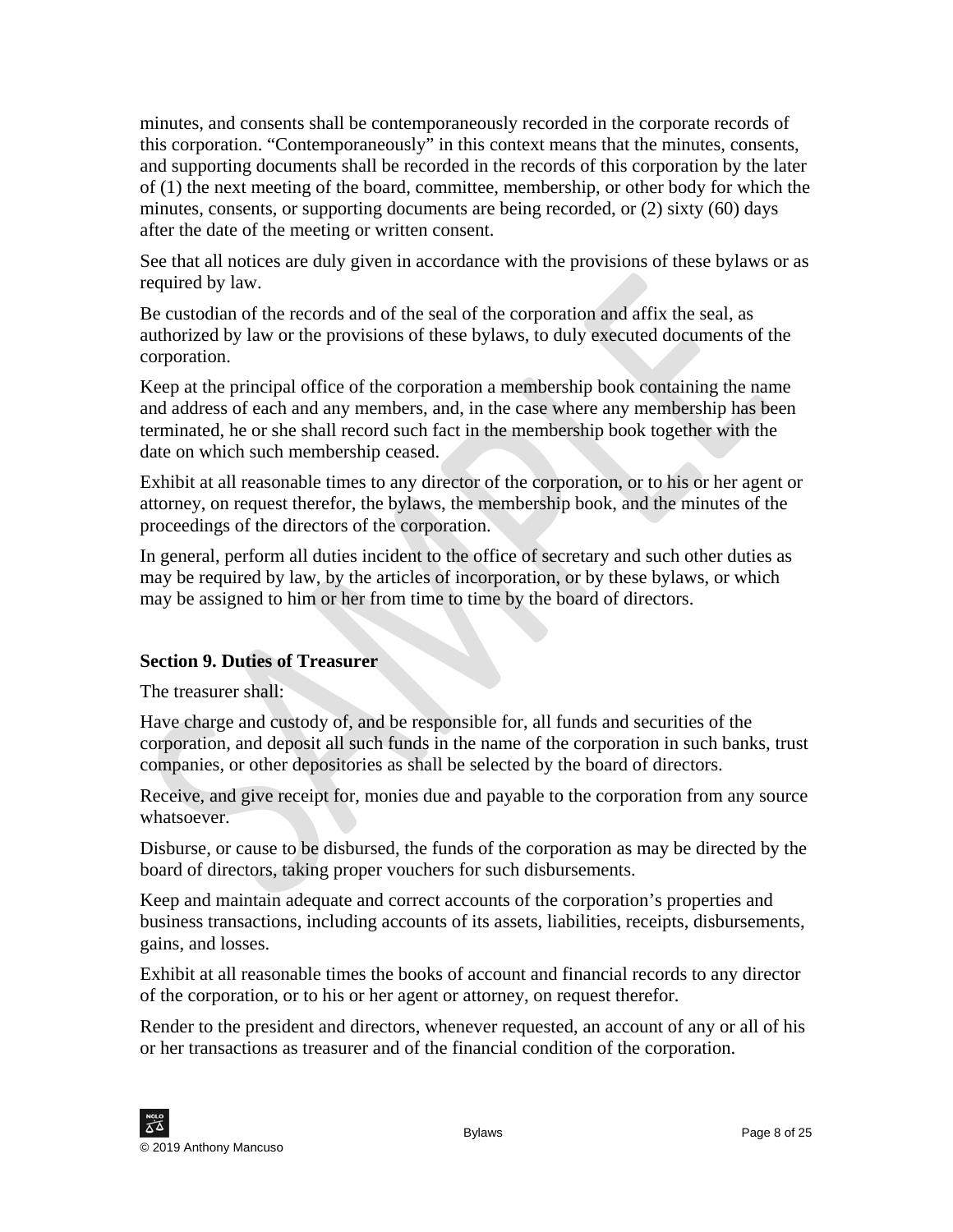Prepare, or cause to be prepared, and certify, or cause to be certified, the financial statements to be included in any required reports.

In general, perform all duties incident to the office of treasurer and such other duties as may be required by law, by the articles of incorporation of the corporation, or by these bylaws, or which may be assigned to him or her from time to time by the board of directors.

#### **Section 10. Compensation**

The salaries of the officers, if any, shall be fixed from time to time by resolution of the board of directors. In all cases, any salaries received by officers of this corporation shall be reasonable and given in return for services actually rendered to or for the corporation. All officer salaries shall be approved in advance in accordance with this corporation's conflict of interest policy, as set forth in Article 9 of these bylaws.

## **Article 5 Committees**

#### **Section 1. Executive Committee**

The board of directors may, by a majority vote of its members, designate an Executive Committee consisting of board members and may delegate to such committee the powers and authority of the board in the management of the business and affairs of the corporation, to the extent permitted, and, except as may otherwise be provided, by provisions of law.

By a majority vote of its members, the board may at any time revoke or modify any or all of the executive committee authority so delegated, increase or decrease but not below two (2) the number of the members of the executive committee, and fill vacancies on the executive committee from the members of the board. The executive committee shall keep regular minutes of its proceedings, cause them to be filed with the corporate records, and report the same to the board from time to time as the board may require.

#### **Section 2. Other Committees**

The corporation shall have such other committees as may from time to time be designated by resolution of the board of directors. These committees may consist of persons who are not also members of the board and shall act in an advisory capacity to the board.

#### **Section 3. Meetings and Action of Committees**

Meetings and action of committees shall be governed by, noticed, held, and taken in accordance with the provisions of these bylaws concerning meetings of the board of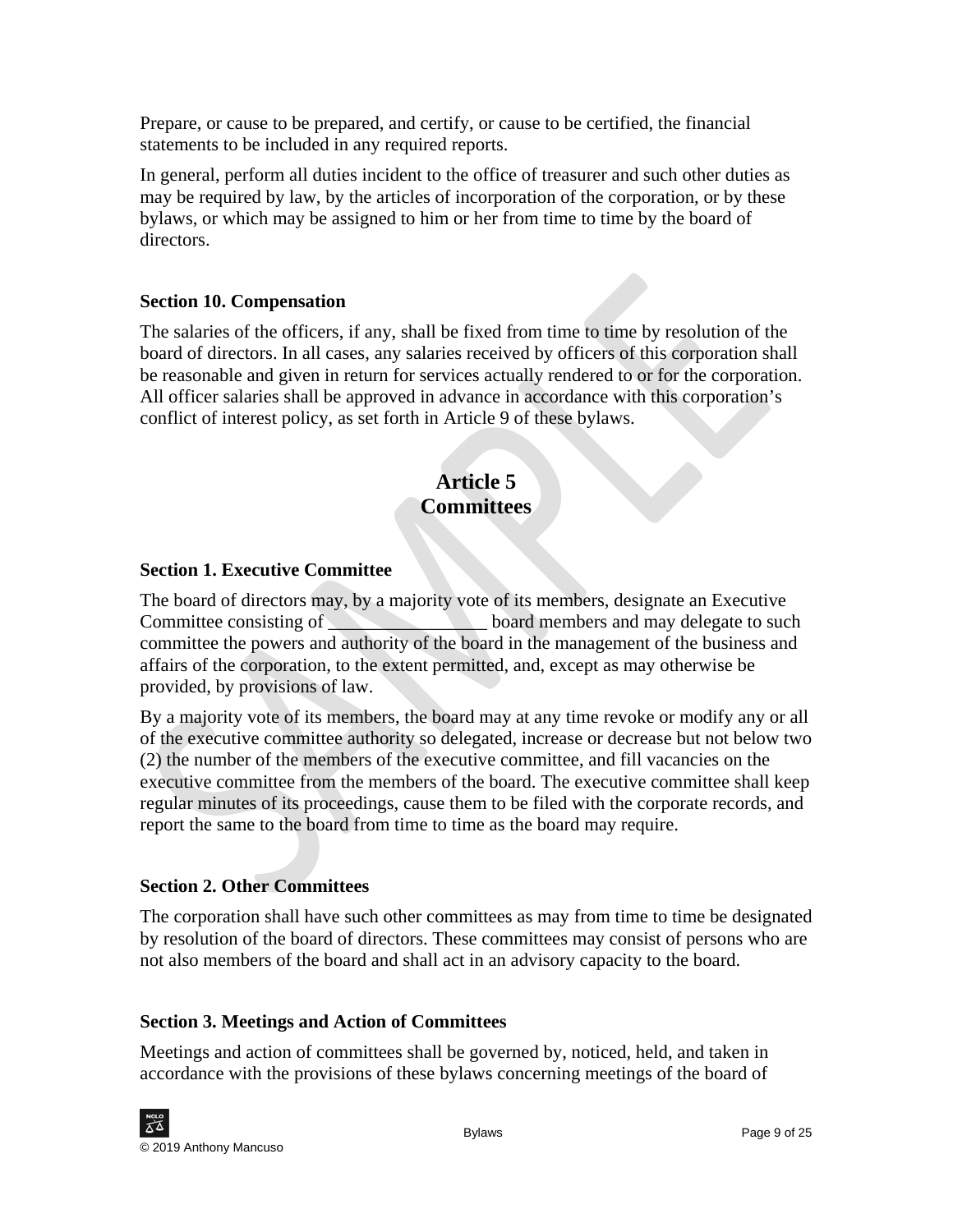directors, with such changes in the context of such bylaw provisions as are necessary to substitute the committee and its members for the board of directors and its members, except that the time for regular and special meetings of committees may be fixed by resolution of the board of directors or by the committee. The board of directors may also adopt rules and regulations pertaining to the conduct of meetings of committees to the extent that such rules and regulations are not inconsistent with the provisions of these bylaws.

## **Article 6 Execution of Instruments, Deposits, and Funds**

#### **Section 1. Execution of Instruments**

The board of directors, except as otherwise provided in these bylaws, may by resolution authorize any officer or agent of the corporation to enter into any contract or execute and deliver any instrument in the name of and on behalf of the corporation, and such authority may be general or confined to specific instances. Unless so authorized, no officer, agent, or employee shall have any power or authority to bind the corporation by any contract or engagement or to pledge its credit or to render it liable monetarily for any purpose or in any amount.

#### **Section 2. Checks and Notes**

Except as otherwise specifically determined by resolution of the board of directors, or as otherwise required by law, checks, drafts, promissory notes, orders for the payment of money, and other evidence of indebtedness of the corporation shall be signed by the treasurer and countersigned by the president of the corporation.

#### **Section 3. Deposits**

All funds of the corporation shall be deposited from time to time to the credit of the corporation in such banks, trust companies, or other depositories as the board of directors may select.

#### **Section 4. Gifts**

The board of directors may accept on behalf of the corporation any contribution, gift, bequest, or devise for the nonprofit purposes of this corporation.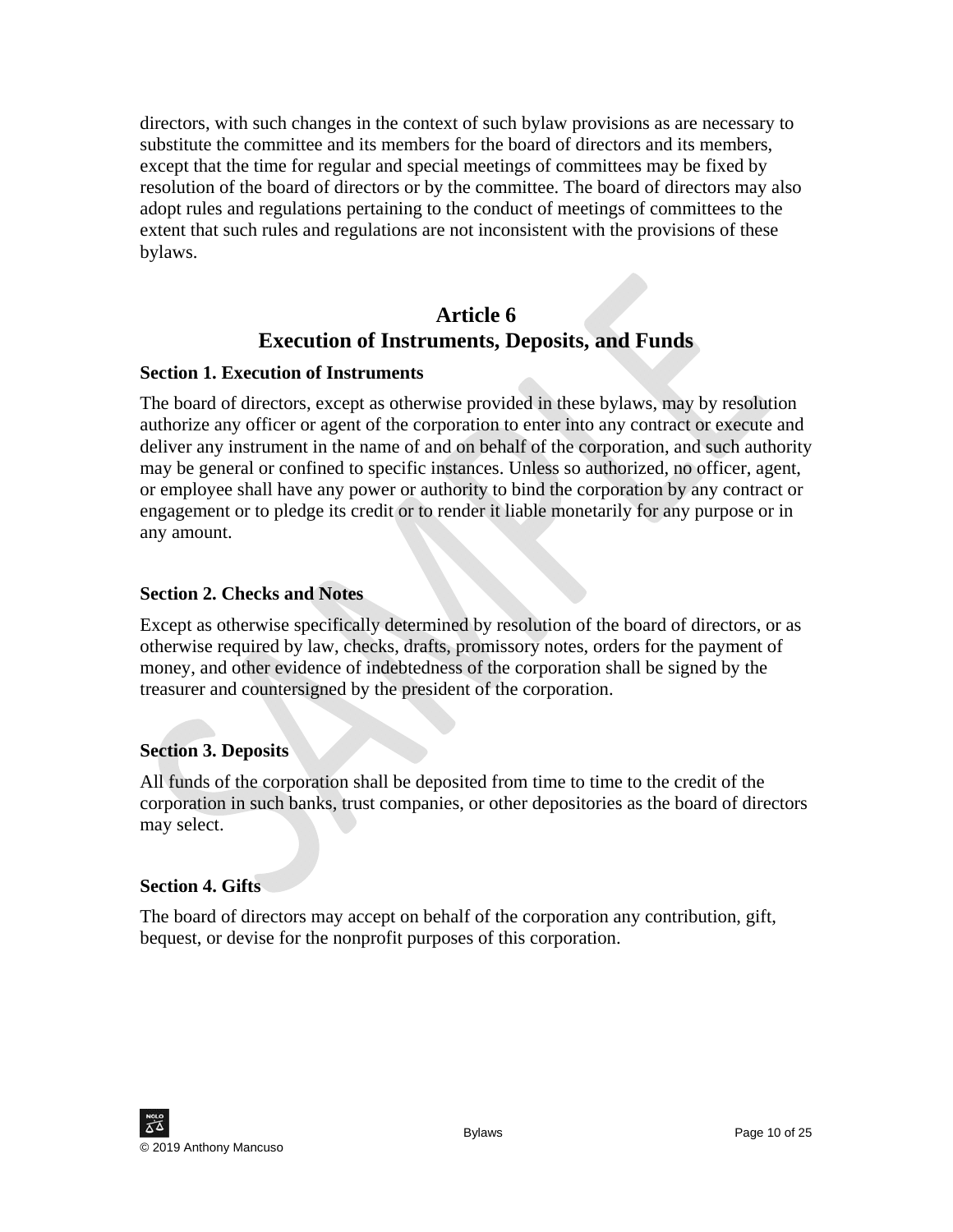# **Article 7 Corporate Records, Reports, and Seal**

#### **Section 1. Maintenance of Corporate Records**

The corporation shall keep at its principal office:

- a. Minutes of all meetings of directors, committees of the board, and, if this corporation has members, of all meetings of members, indicating the time and place of holding such meetings, whether regular or special, how called, the notice given, and the names of those present and the proceedings thereof;
- b. Adequate and correct books and records of account, including accounts of its properties and business transactions and accounts of its assets, liabilities, receipts, disbursements, gains, and losses;
- c. A record of its members, if any, indicating their names and addresses and, if applicable, the class of membership held by each member and the termination date of any membership;
- d. A copy of the corporation's articles of incorporation and bylaws as amended to date, which shall be open to inspection by the members, if any, of the corporation at all reasonable times during office hours.

## **Section 2. Corporate Seal**

The board of directors may adopt, use, and at will alter, a corporate seal. Such seal shall be kept at the principal office of the corporation. Failure to affix the seal to corporate instruments, however, shall not affect the validity of any such instrument.

## **Section 3. Directors' Inspection Rights**

Every director shall have the absolute right at any reasonable time to inspect and copy all books, records, and documents of every kind and to inspect the physical properties of the corporation, and shall have such other rights to inspect the books, records, and properties of this corporation as may be required under the articles of incorporation, other provisions of these bylaws, and provisions of law.

#### **Section 4. Members' Inspection Rights**

If this corporation has any members, then each and every member shall have the following inspection rights, for a purpose reasonably related to such person's interest as a member:

a. To inspect and copy the record of all members' names, addresses, and voting rights, at reasonable times, upon written demand on the secretary of the corporation, which demand shall state the purpose for which the inspection rights are requested.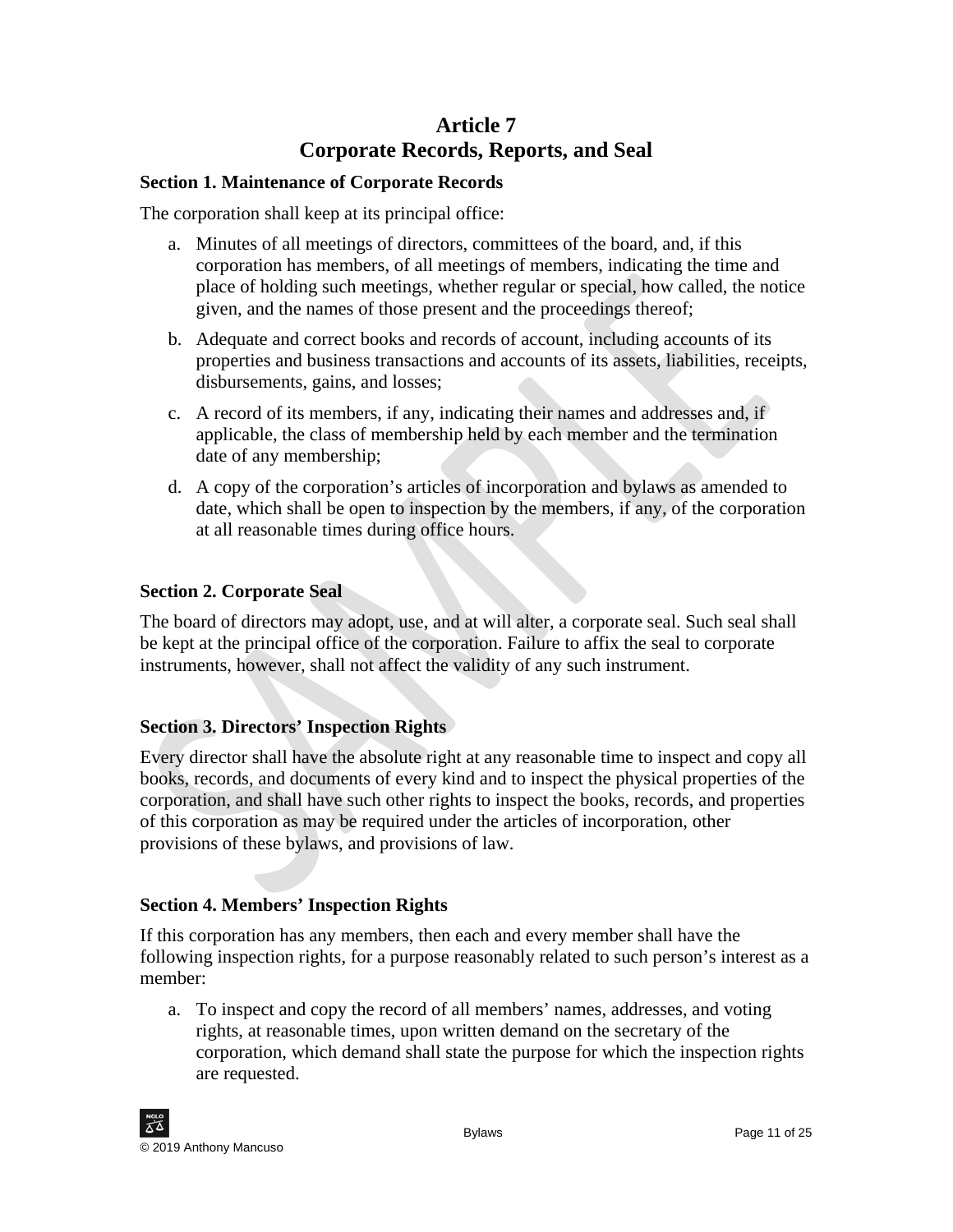- b. To obtain from the secretary of the corporation, upon written demand on, and payment of a reasonable charge to, the secretary of the corporation, a list of the names, addresses, and voting rights of those members entitled to vote for the election of directors as of the most recent record date for which the list has been compiled or as of the date specified by the member subsequent to the date of demand. The demand shall state the purpose for which the list is requested. The membership list shall be made available within a reasonable time after the demand is received by the secretary of the corporation or after the date specified therein as of which the list is to be compiled.
- c. To inspect at any reasonable time the books, records, or minutes of proceedings of the members or of the board or committees of the board, upon written demand on the secretary of the corporation by the member, for a purpose reasonably related to such person's interests as a member.

Members shall have such other rights to inspect the books, records, and properties of this corporation as may be required under the articles of incorporation, other provisions of these bylaws, and provisions of law.

### **Section 5. Right to Copy and Make Extracts**

Any inspection under the provisions of this article may be made in person or by agent or attorney and the right to inspection shall include the right to copy and make extracts.

#### **Section 6. Periodic Report**

The board shall cause any annual or periodic report required under law to be prepared and delivered to an office of this state or to the members, if any, of this corporation, to be so prepared and delivered within the time limits set by law.

## **Article 8 IRC 501(c)(3) Tax Exemption Provisions**

#### **Section 1. Limitations on Activities**

No substantial part of the activities of this corporation shall be the carrying on of propaganda, or otherwise attempting to influence legislation (except as otherwise provided by Section 501(h) of the Internal Revenue Code), and this corporation shall not participate in, or intervene in (including the publishing or distribution of statements), any political campaign on behalf of, or in opposition to, any candidate for public office.

Notwithstanding any other provisions of these bylaws, this corporation shall not carry on any activities not permitted to be carried on (a) by a corporation exempt from federal income tax under Section  $501(c)(3)$  of the Internal Revenue Code, or (b) by a corporation, contributions to which are deductible under Section  $170(c)(2)$  of the Internal Revenue Code.